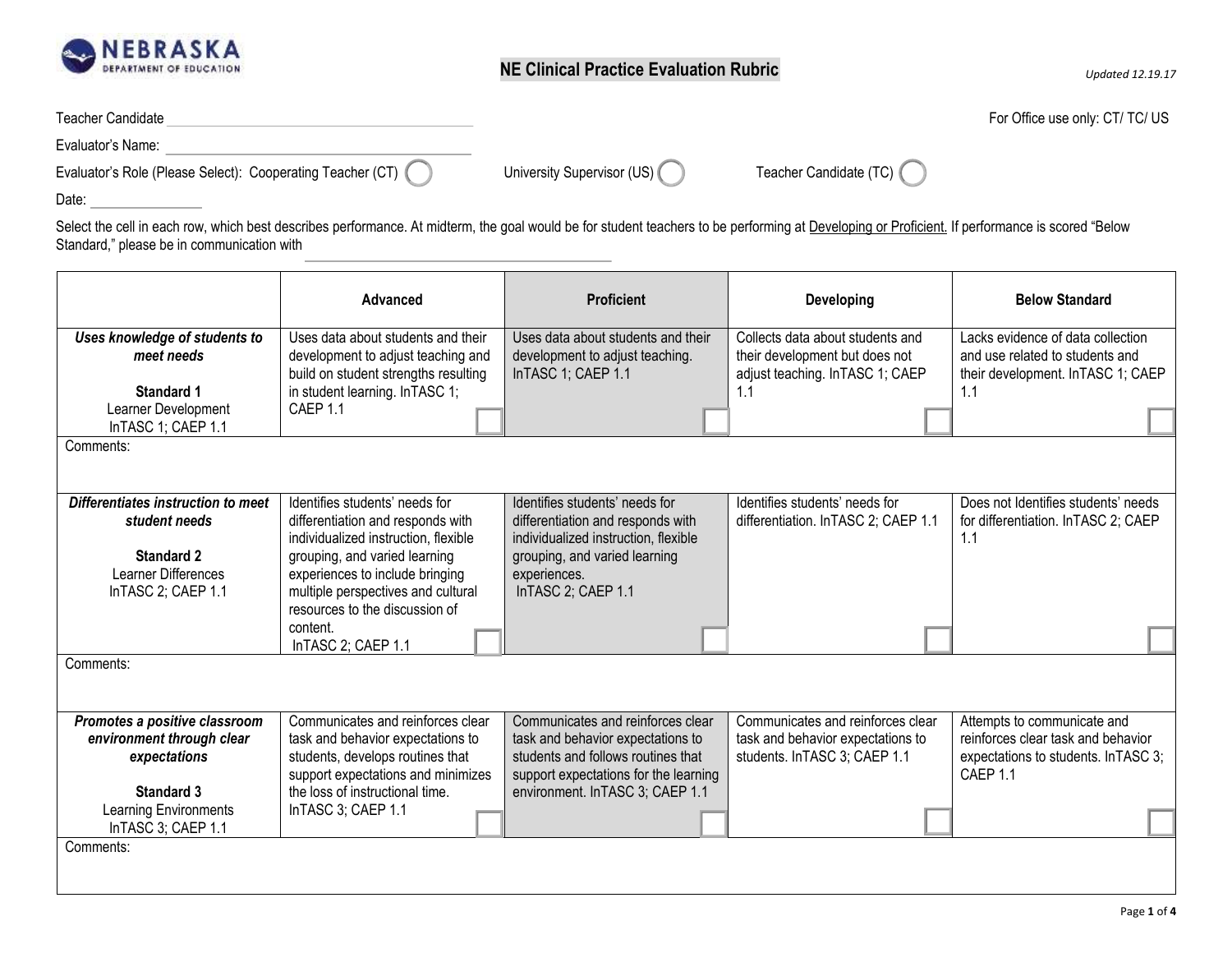

*Updated 12.19.17*

| Uses accurate content and<br>academic vocabulary<br><b>Standard 4</b><br>Content Knowledge<br>InTASC 4; CAEP 1.1<br>Comments:                      | Communicates accurate content,<br>uses academic vocabulary correctly,<br>provides relevant opportunities for<br>students to demonstrate<br>understanding and uses knowledge<br>of common misconceptions to<br>create accurate understanding in<br>the content area. In TASC 4;<br>CAEP 1.1 | Communicates accurate content,<br>uses academic vocabulary correctly<br>and provides relevant opportunities<br>for students to demonstrate<br>understanding. In TASC 4; CAEP 1.1                                   | Communicates content and uses<br>academic vocabulary, yet does not<br>consistently provide relevant<br>opportunities for students to<br>demonstrate understanding.<br>InTASC 4; CAEP 1.1 | Communicates inaccurate content,<br>academic vocabulary and/or<br>provides irrelevant opportunities for<br>students to demonstrate<br>understanding. In TASC 4; CAEP 1.1 |
|----------------------------------------------------------------------------------------------------------------------------------------------------|--------------------------------------------------------------------------------------------------------------------------------------------------------------------------------------------------------------------------------------------------------------------------------------------|--------------------------------------------------------------------------------------------------------------------------------------------------------------------------------------------------------------------|------------------------------------------------------------------------------------------------------------------------------------------------------------------------------------------|--------------------------------------------------------------------------------------------------------------------------------------------------------------------------|
|                                                                                                                                                    |                                                                                                                                                                                                                                                                                            |                                                                                                                                                                                                                    |                                                                                                                                                                                          |                                                                                                                                                                          |
| <b>Engages students in critical</b><br>thinking and collaborative<br>problem solving<br><b>Standard 5</b>                                          | Links concepts to help students<br>make connections and engages<br>students in applying methods of<br>inquiry in the discipline to engage<br>learners in critical thinking. InTASC                                                                                                         | Links concepts to help students<br>make connections and engages<br>students in applying methods of<br>inquiry in the discipline. In TASC 5;<br>CAEP 1.1                                                            | Links concepts to help students<br>make connections in the discipline.<br>InTASC 5; CAEP 1.1                                                                                             | Does not assist students in making<br>connections in the discipline.<br>InTASC 5; CAEP 1.1                                                                               |
| Application of Content<br>InTASC 5; CAEP 1.1                                                                                                       | 5; CAEP 1.1                                                                                                                                                                                                                                                                                |                                                                                                                                                                                                                    |                                                                                                                                                                                          |                                                                                                                                                                          |
| Comments:<br>Develops literacy and<br>communication skills through<br>content<br><b>Standard 5</b><br>Application of Content<br>InTASC 5; CAEP 1.1 | Engages students to utilize literacy<br>and communication skills from a<br>variety of resources and<br>perspectives to address targeted<br>purposes and audiences.<br>InTASC 5; CAEP 1.1                                                                                                   | Engages students to utilize literacy<br>and communication skills by<br>accessing a variety of resources<br>and perspectives to show<br>understanding of content. In TASC 5;<br>CAEP 1.1                            | Engages students in developing<br>literacy and communication skills.<br>InTASC 5; CAEP 1.1                                                                                               | Provides few opportunities for<br>students to develop literacy and<br>communication skills. InTASC 5;<br>CAEP 1.1                                                        |
| Comments:                                                                                                                                          |                                                                                                                                                                                                                                                                                            |                                                                                                                                                                                                                    |                                                                                                                                                                                          |                                                                                                                                                                          |
| <b>Uses classroom assessment</b><br><b>Standard 6</b><br>Assessment<br>InTASC 6; CAEP 1.1<br>Comments:                                             | Uses classroom formative and<br>summative assessments that match<br>objectives and inform instructional<br>decisions to guide implementation of<br>differentiated instructional strategies<br>to include designing and/or adapting<br>interventions as a result.<br>InTASC 6; CAEP 1.1     | Uses classroom formative and<br>summative assessments that match<br>objectives and inform instructional<br>decisions to guide implementation of<br>differentiated instructional<br>strategies. In TASC 6; CAEP 1.1 | Uses classroom formative and<br>summative assessments that match<br>objectives and inform instructional<br>decisions. In TASC 6; CAEP 1.1                                                | Uses classroom formative and<br>summative assessments but may<br>not match objectives and/or inform<br>instructional decisions. In TASC 6;<br>CAEP 1.1                   |
|                                                                                                                                                    |                                                                                                                                                                                                                                                                                            |                                                                                                                                                                                                                    |                                                                                                                                                                                          |                                                                                                                                                                          |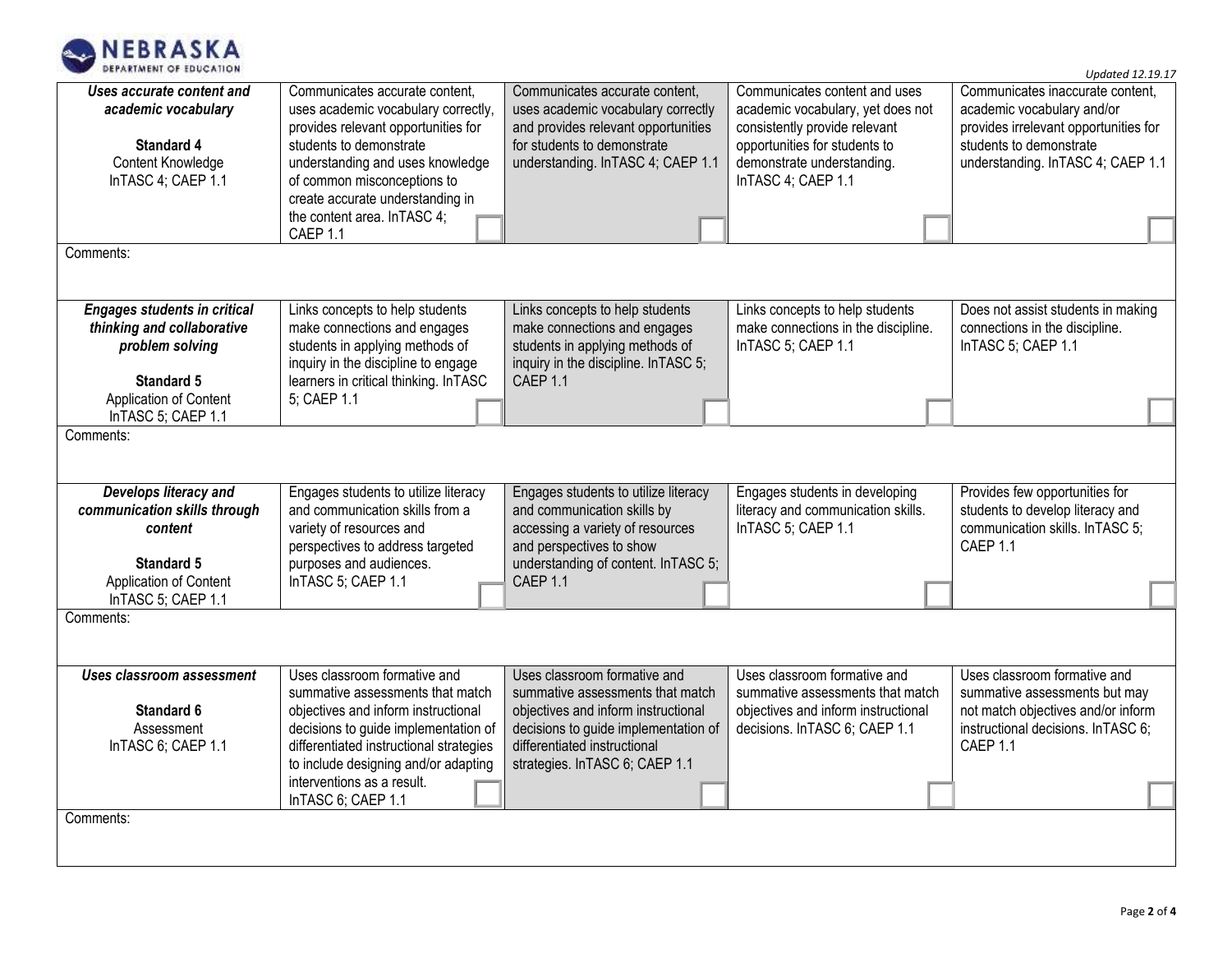

*Updated 12.19.17*

| <b>Assesses for learning</b><br>Standard 6<br>Assessment<br>InTASC 6; CAEP 1.1<br>Comments:                                   | Uses student performance data and<br>knowledge of students to identify<br>interventions that support and/or<br>advance learning through a series of<br>differentiated assessment practices<br>that positively impact learning.<br>InTASC 6; CAEP 1.1                                                       | Uses student performance data and<br>knowledge of students to identify<br>interventions that support and/or<br>advance students to positively<br>impact learning. InTASC 6; CAEP<br>1.1                              | Uses student performance data and<br>knowledge of students to identify<br>interventions that support students.<br>InTASC 6; CAEP 1.1                    | Does not use student performance<br>data and/or knowledge of students<br>to identify interventions that support<br>students. InTASC 6; CAEP 1.1                                                        |
|-------------------------------------------------------------------------------------------------------------------------------|------------------------------------------------------------------------------------------------------------------------------------------------------------------------------------------------------------------------------------------------------------------------------------------------------------|----------------------------------------------------------------------------------------------------------------------------------------------------------------------------------------------------------------------|---------------------------------------------------------------------------------------------------------------------------------------------------------|--------------------------------------------------------------------------------------------------------------------------------------------------------------------------------------------------------|
| <b>Plans for instruction</b><br><b>Standard 7</b><br>Planning for Instruction<br>InTASC 7; CAEP 1.1<br>Comments:              | Sequences learning experiences<br>linked to the learning objectives,<br>performance tasks and<br>assessments to provide multiple<br>ways for students to demonstrate<br>knowledge and skills to include<br>using data to adjust for recurring<br>learning needs throughout<br>planning. InTASC 7; CAEP 1.1 | Sequences learning experiences<br>linked to the learning objectives,<br>performance tasks and<br>assessments to provide multiple<br>ways for students to demonstrate<br>knowledge and skills. In TASC 7;<br>CAEP 1.1 | Sequences learning experiences<br>linked to the learning objectives,<br>performance tasks and<br>assessments. InTASC 7; CAEP 1.1                        | Provides little or no evidence of<br>sequenced learning experiences<br>and/or experiences are not linked to<br>the learning objectives, performance<br>tasks and/or assessments. InTASC<br>7; CAEP 1.1 |
|                                                                                                                               |                                                                                                                                                                                                                                                                                                            |                                                                                                                                                                                                                      |                                                                                                                                                         |                                                                                                                                                                                                        |
| Incorporates digital tools into<br>instruction<br><b>Standard 8</b><br><b>Instructional Strategies</b><br>InTASC 8; CAEP 1.1  | Designs or adapts relevant learning<br>experiences that incorporate digital<br>tools and resources to promote<br>student learning and creativity.<br>InTASC 8; CAEP 1.1                                                                                                                                    | Provides relevant learning<br>experiences that incorporate digital<br>tools and resources to promote<br>student learning and creativity.<br>InTASC 8; CAEP 1.1                                                       | Provides relevant learning<br>experiences that incorporate digital<br>tools to stimulate interest. InTASC<br>8; CAEP 1.1                                | Provides learning experiences that<br>incorporate digital tools infrequently<br>or ineffectively. In TASC 8; CAEP<br>1.1                                                                               |
| Comments:                                                                                                                     |                                                                                                                                                                                                                                                                                                            |                                                                                                                                                                                                                      |                                                                                                                                                         |                                                                                                                                                                                                        |
| Uses research-based<br>instructional strategies<br><b>Standard 8</b><br><b>Instructional Strategies</b><br>InTASC 8; CAEP 1.1 | Uses a broad range of evidence-<br>based strategies to support learning<br>in the content area, poses questions<br>that elicit student thinking about<br>information and concepts to build<br>critical thinking skills. InTASC 8;<br>CAEP 1.1                                                              | Uses evidence-based strategies to<br>support learning in the content area<br>and poses questions that elicit<br>student thinking and support critical<br>thinking skills. In TASC 8; CAEP 1.1                        | Uses evidence-based strategies to<br>support learning in the content area<br>and poses questions that elicit<br>student thinking. InTASC 8; CAEP<br>1.1 | Uses strategies and poses<br>questions. InTASC 8; CAEP 1.1                                                                                                                                             |
| Comments:                                                                                                                     |                                                                                                                                                                                                                                                                                                            |                                                                                                                                                                                                                      |                                                                                                                                                         |                                                                                                                                                                                                        |